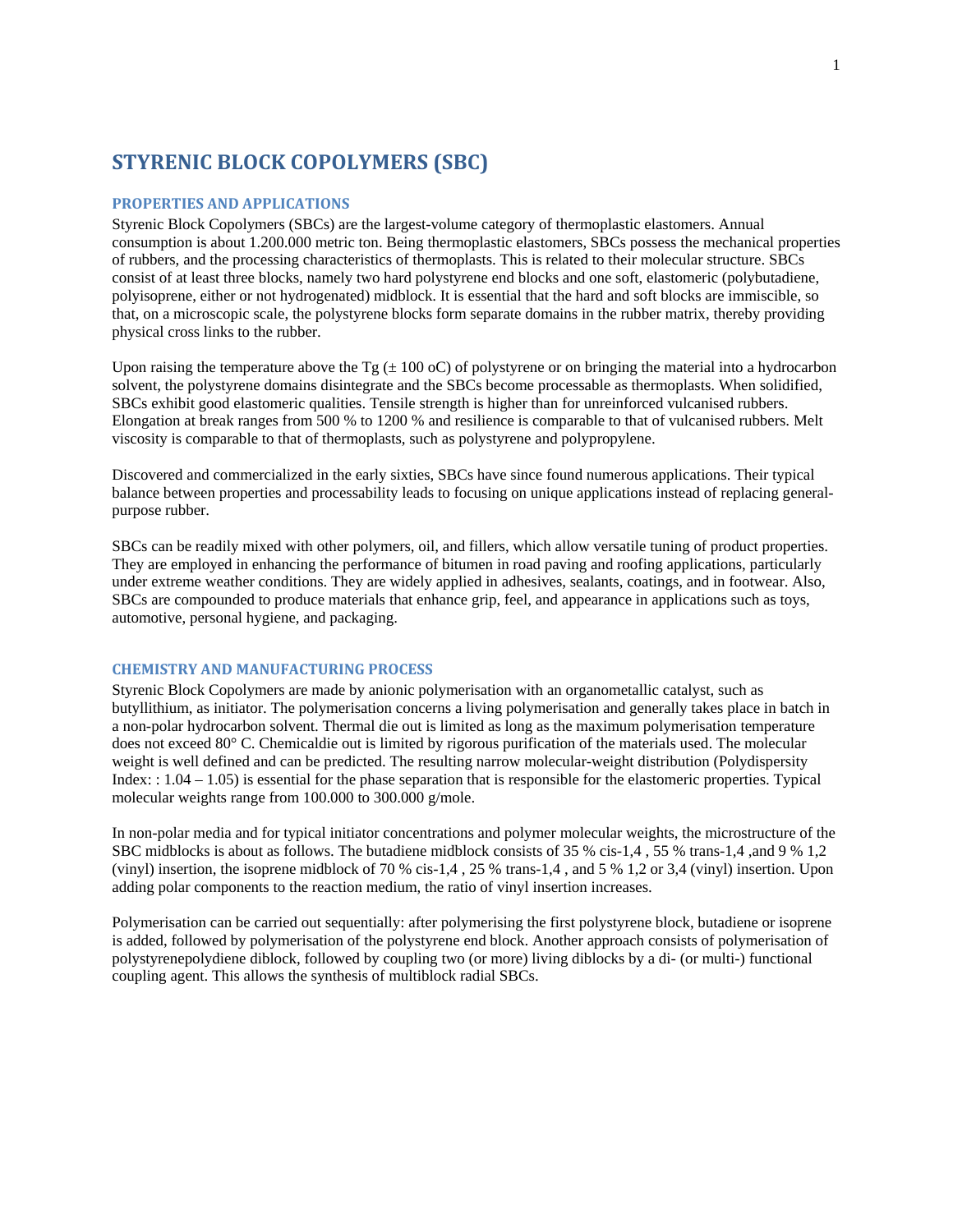

Because of the presence of double bonds in the polydiene midblocks, both SBS and SIS are vulnerable to thermal and oxidative degradation. For polybutadiene, degradation generally occurs through cross linking, for polyisoprene through chain scission. By selectively hydrogenating the midblock, SBCs become substantially more stable. However, when standard polybutadiene with only 9 % 1,2-insertion is hydrogenated, polyethylene-like material is obtained, which results in crystallisation of the midblock and a concomitant loss of rubber properties. To avoid that happening, polybutadiene is polymerised in the presence of a modifier, resulting in a high 1,2-insertion. The resulting hydrogenated midblock then is ethylene-butene (EB), the copolymer is SEBS.

In Figure 1 below a typical manufacturing scheme for the anionic polymerisation of SBCs is presented. The process starts with rigorous feed treatment, in which polar impurities (a.o. water) have to be removed from all feed used. Also, the monomer feedstocks have to be cleaned from polymerisation inhibitor. Purification techniques used include distillation and the use of activated absorbents such as alumina and molecular sieves.



 **Figure 1 – SBC Polymerization process**